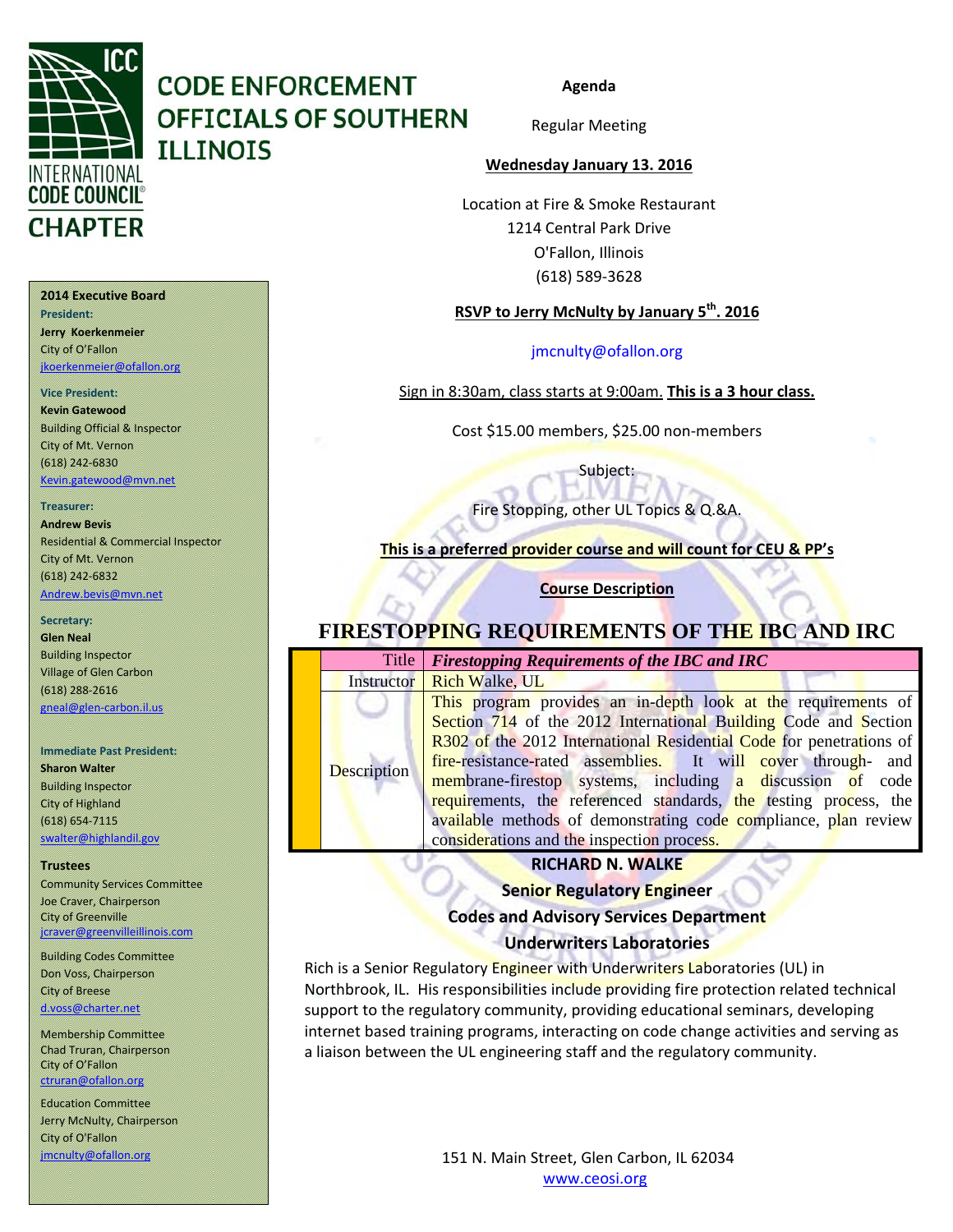

**2014 Executive Board**

**President: Jerry Koerkenmeier** City of O'Fallon jkoerkenmeier@ofallon.org

### **Vice President:**

**Kevin Gatewood** Building Official & Inspector City of Mt. Vernon (618) 242‐6830 Kevin.gatewood@mvn.net

#### **Treasurer:**

**Andrew Bevis** Residential & Commercial Inspector City of Mt. Vernon (618) 242‐6832

#### Andrew.bevis@mvn.net

**Secretary:** 

**Glen Neal** Building Inspector Village of Glen Carbon (618) 288‐2616 gneal@glen‐carbon.il.us

### **Immediate Past President:**

**Sharon Walter** Building Inspector City of Highland (618) 654‐7115 swalter@highlandil.gov

#### **Trustees**

Community Services Committee Joe Craver, Chairperson City of Greenville jcraver@greenvilleillinois.com

Building Codes Committee Don Voss, Chairperson City of Breese d.voss@charter.net

Membership Committee Chad Truran, Chairperson City of O'Fallon ctruran@ofallon.org

Education Committee Jerry McNulty, Chairperson City of O'Fallon jmcnulty@ofallon.org

Prior to this assignment, Rich was actively engaged in fire protection engineering for 29 years. He provided the supervisory and review activities of engineering investigations conducted on fire resistive construction, through‐penetration firestop systems, joint systems, perimeter fire containment systems, fire resistive electrical outlet boxes, electrical circuit protections systems, fire resistive grease and air ducts systems, interior finish building materials, air duct materials and solid fuel heating appliances.

Rich recently had the honor of serving on the Fire Safety Committee at the ICC Committee Action Hearings in Memphis. He is also a member of the NFPA 101/5000 Fire Protection Features and NFPA 220/221 Building Construction Committees.

Rich received a Bachelor of Science Degree in Civil Engineering from Valparaiso University in 1976. He is currently a Certified Quality Engineer with the American Society for Quality Control.

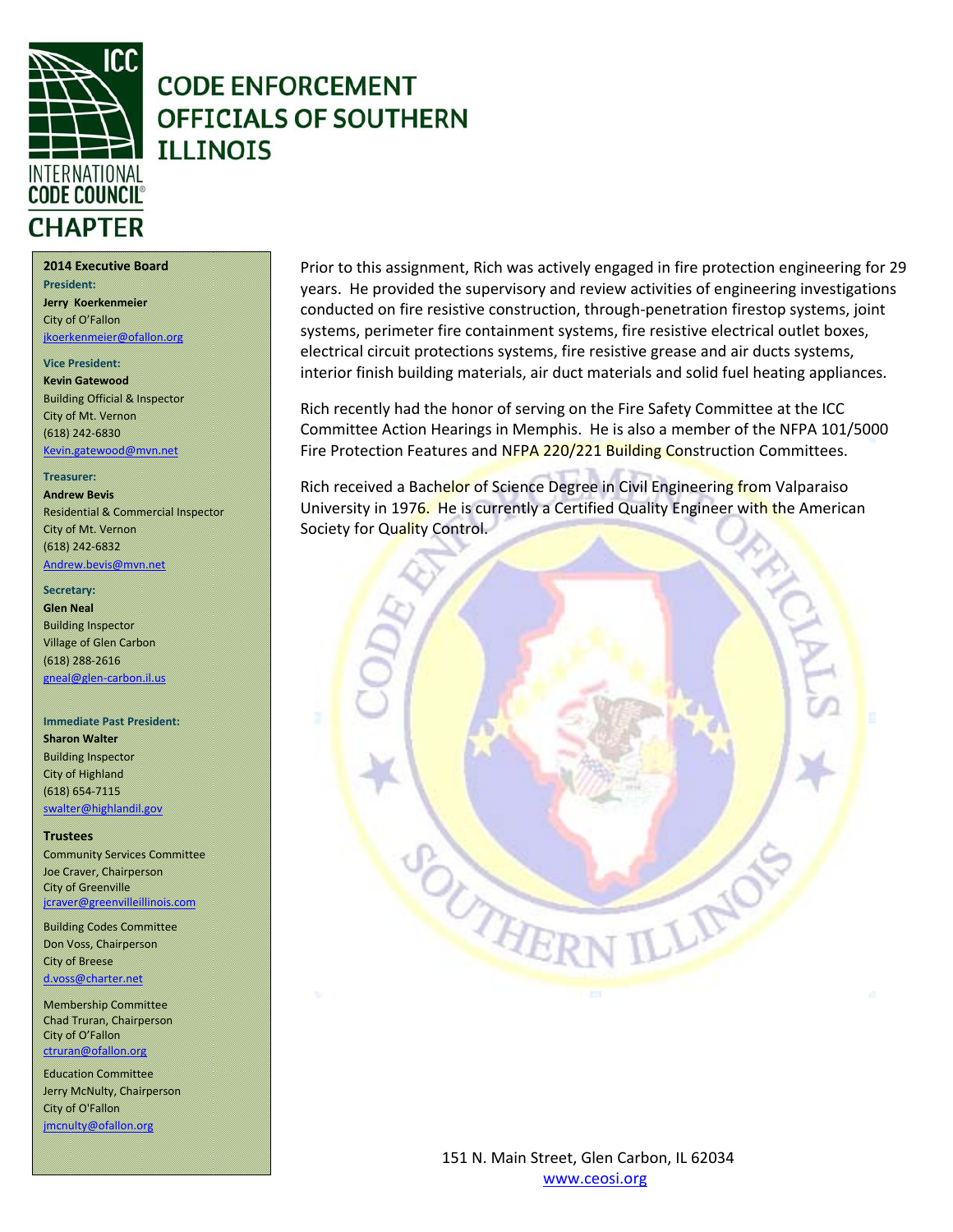

January 13<sup>th</sup>. 2016 Meeting Agenda

Call to Order\_\_\_\_\_\_\_\_\_\_

# **2014 Executive Board**

**President:**

2) Introductions & Opening Remarks

3) Officers Roll Call

1) Lunch

| President, Koerkenmeier  | Trustee, McNulty |  |
|--------------------------|------------------|--|
| Vice President, Gatewood | Trustee, Soer    |  |
| Treasurer, Bevis         | Trustee, Craver  |  |
| Past President, Walter   | Trustee, Voss    |  |
| Secretary, Neal          |                  |  |

4) Pledge of Allegiance

5) Recognition of Guests & New Members

6) Members Introduction (Please state your name. community & position)

7) Education (Jerry McNulty)

8) Approval of minutes (regular meeting July 8<sup>th</sup>. 2015)

9) Treasurer Report (Andrew Bevis)

10) Membership Report (Chad Truran, Kevin Gatewood)

11) Community Services Report (Joe Craver)

12) Building Codes Report (Don Voss)

13) ICC Update (Bob Neale)

14) ICCA Update (Jeff Stehman)

15) Old business; Discussion on proposed membership changes, **voting will occur at January regular meeting.** Proposed changes;

 *A) " It has been determined by the members that a* 

 *notification process will be implemented. A star will be located next to their name which indicates that they are past due for submitting their application and monies. They will continue to receive e‐mails generated within the CEO organization for an additional six month period past their expected payment. Six months after receiving the star, they will be removed from the active list and placed on an in‐active list. They will not receive any e‐ mails once they are placed on the un‐active list. Six months after they are*

 *placed on the un‐active list, they will be removed permanently until they re‐apply, eliminating the connection to the CEO Organization. The members will constantly be reminded to check their status on the web site."*  **B)** ICCA has a member on the terrorism task force.

> 151 N. Main Street, Glen Carbon, IL 62034 www.ceosi.org

**Jerry Koerkenmeier** City of O'Fallon jkoerkenmeier@ofallon.org

**Vice President: Kevin Gatewood** Building Official & Inspector City of Mt. Vernon (618) 242‐6830 Kevin.gatewood@mvn.net

#### **Treasurer:**

**Andrew Bevis** Residential & Commercial Inspector City of Mt. Vernon (618) 242‐6832 Andrew.bevis@mvn.net

### **Secretary:**

**Glen Neal** Building Inspector

Village of Glen Carbon (618) 288‐2616 gneal@glen‐carbon.il.us

### **Immediate Past President:**

**Sharon Walter** Building Inspector City of Highland (618) 654‐7115 swalter@highlandil.gov

#### **Trustees**

Community Services Committee Joe Craver, Chairperson City of Greenville jcraver@greenvilleillinois.com

Building Codes Committee Don Voss, Chairperson City of Breese d.voss@charter.net

Membership Committee Chad Truran, Chairperson City of O'Fallon ctruran@ofallon.org

 jmcnulty@ofallon.org Education Committee Jerry McNulty, Chairperson City of O'Fallon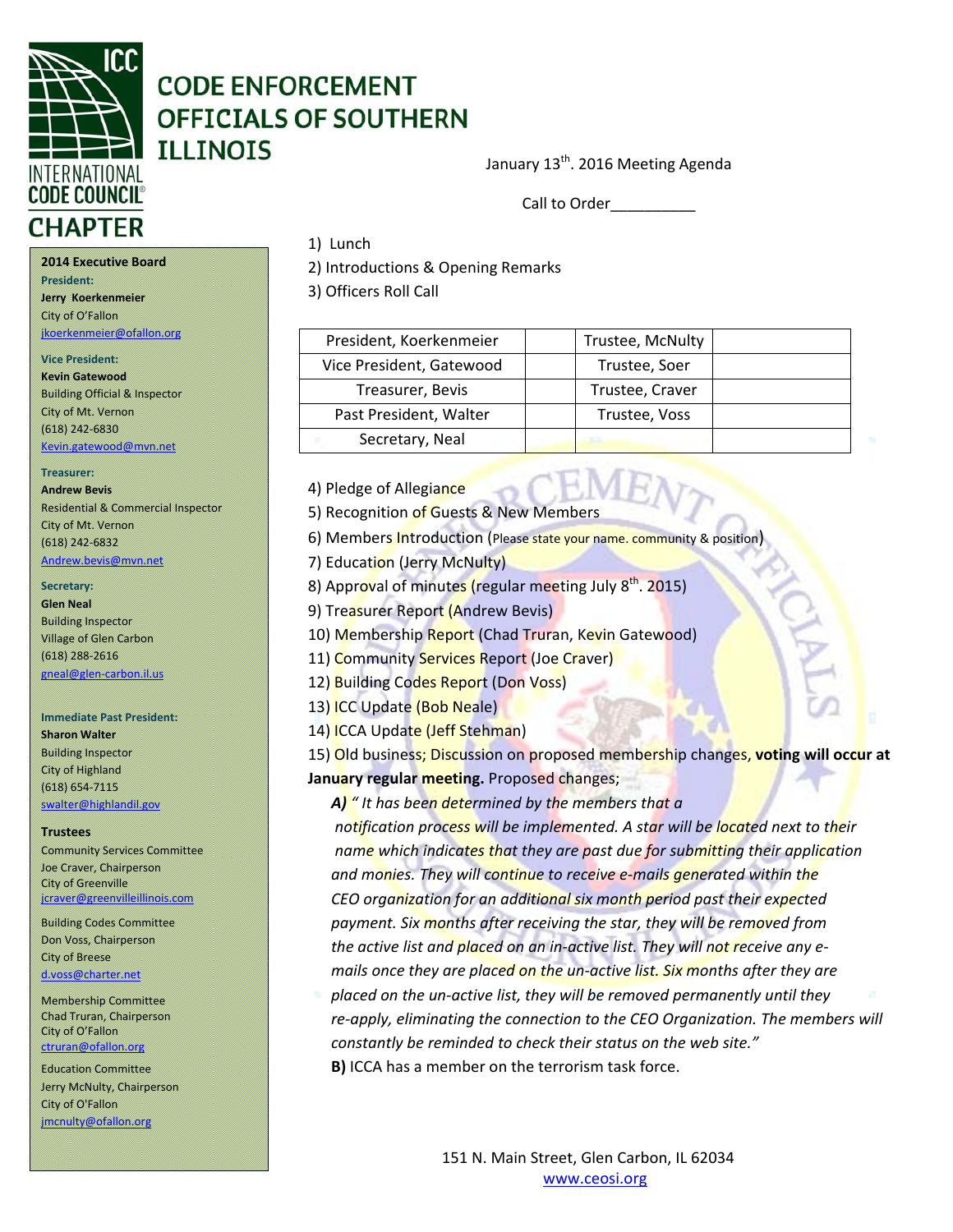

#### **2014 Executive Board**

**President: Jerry Koerkenmeier** City of O'Fallon jkoerkenmeier@ofallon.org

#### **Vice President:**

**Kevin Gatewood** Building Official & Inspector City of Mt. Vernon (618) 242‐6830 Kevin.gatewood@mvn.net

#### **Treasurer:**

**Andrew Bevis** Residential & Commercial Inspector City of Mt. Vernon (618) 242‐6832

#### Andrew.bevis@mvn.net

**Secretary: Glen Neal** Building Inspector Village of Glen Carbon (618) 288‐2616

#### gneal@glen‐carbon.il.us

**Immediate Past President:**

#### **Sharon Walter** Building Inspector City of Highland (618) 654‐7115 swalter@highlandil.gov

#### **Trustees**

Community Services Committee Joe Craver, Chairperson City of Greenville jcraver@greenvilleillinois.com

Building Codes Committee Don Voss, Chairperson City of Breese d.voss@charter.net

Membership Committee Chad Truran, Chairperson City of O'Fallon ctruran@ofallon.org

 jmcnulty@ofallon.org Education Committee Jerry McNulty, Chairperson City of O'Fallon

15) Continued;

 **C)** Incentive program to start a new cycle. APA to be included on our mailing list.

 **D)** Short talk about the attendance at the 2015 ICC meeting in Long Beach by Joe Craver & Glen Neal.

 **E)** Should we consider fund raiser or other type of help for the 2016 ICC conference in Kansas City.

**F)** Darren Meyer in Springfield is asking for a show of support on State Energy Code Training, since budget cuts are getting to be more and more of a factor. His department may well be facing less opportunities for training.

**G)** Cheryl Porter Nominated for Honorary Member by Kevin Keener, Jerry Koerkenmeier Motioned, Glen Neal seconded motion, motion passed.

**H)** Jerry Korkenmeier suggested to purchase new members and gift cups with the C.E.O.S.I. logo, Jerry Green Motioned, Robert O'Rear second, motion passed.

- **I)** Pass on C.E.O.S.I. becoming Preferred Provider.
- **J)** APA to be included on our mailing list.

SOUTHER

- 16) New Business, Check from Finley, Jerry Korkenmeier needs to check on direct deposit, Jerry Korkenmeier to find remaining balance. Steps to be taken to secure direct deposit for Finley checks and future transitions to new President.
- Andrew Bevis, we have a good balance and need to discuss means to spend funds, since our Tax status is a not for profit.

17) Community chat (members opportunity to update events in their community affecting their work or jurisdiction).

18) Adjourn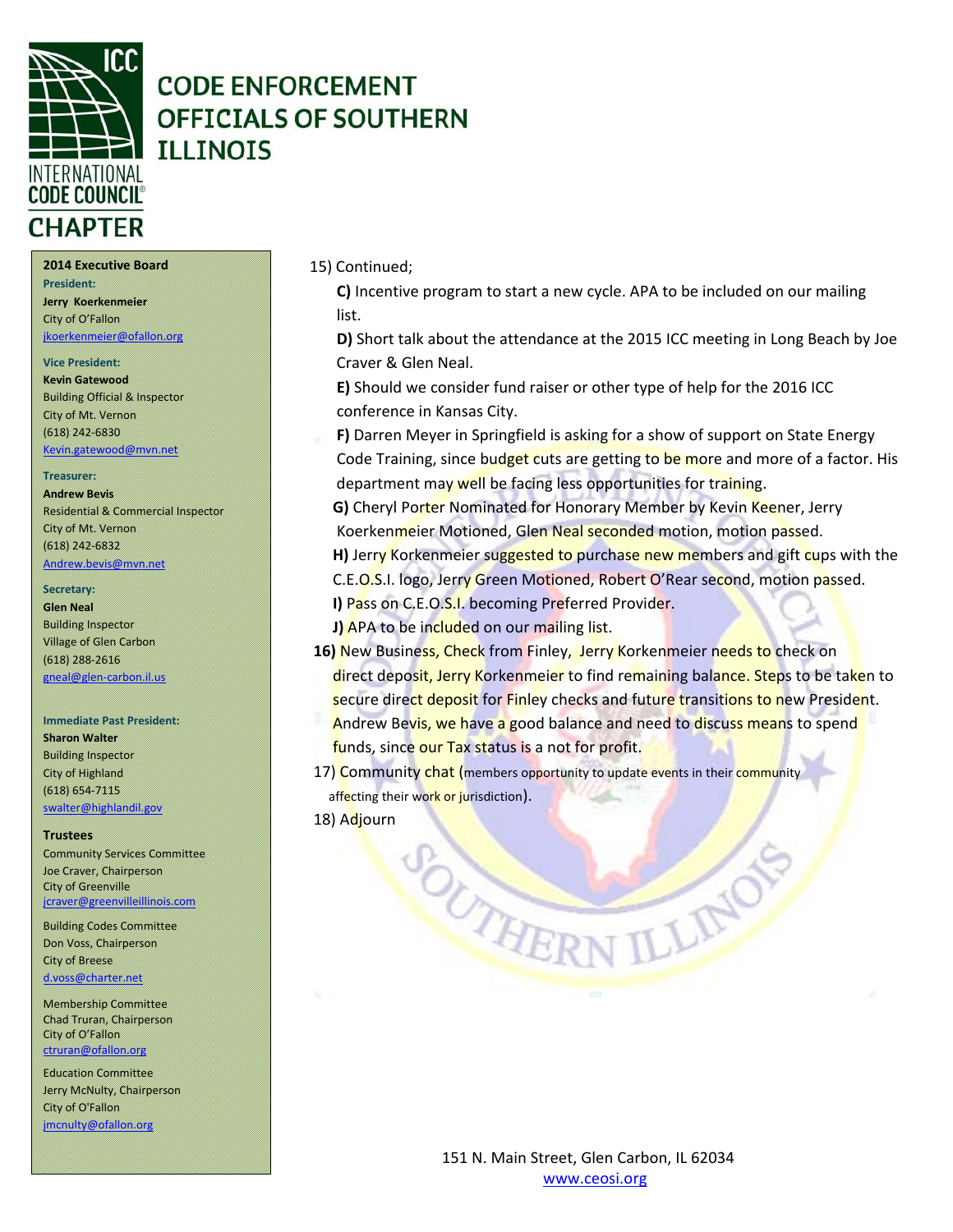

Meeting Minutes

November 12<sup>th</sup>, 2015

Call to Order 12:50 pm

# **CHAPTER**

**2014 Executive Board President:**

**Jerry Koerkenmeier** City of O'Fallon

jkoerkenmeier@ofallon.org

**Vice President:**

**Kevin Gatewood** Building Official & Inspector City of Mt. Vernon (618) 242‐6830 Kevin.gatewood@mvn.net

**Treasurer:**

**Andrew Bevis** Residential & Commercial Inspector City of Mt. Vernon (618) 242‐6832

Andrew.bevis@mvn.net

Secretary:

**Glen Neal** Building Inspector Village of Glen Carbon (618) 288‐2616 gneal@glen‐carbon.il.us

**Immediate Past President: Sharon Walter** Building Inspector City of Highland (618) 654‐7115 swalter@highlandil.gov

#### **Trustees**

Community Services Committee Joe Craver, Chairperson City of Greenville jcraver@greenvilleillinois.com

Building Codes Committee Don Voss, Chairperson City of Breese d.voss@charter.net

Membership Committee Chad Truran, Chairperson City of O'Fallon ctruran@ofallon.org

Education Committee Jerry McNulty, Chairperson City of O'Fallon jmcnulty@ofallon.org

#### 1) Lunch

2) Introductions & Opening Remarks

3) Officers Roll Call

| President, Koerkenmeier  | Trustee, McNulty |   |
|--------------------------|------------------|---|
| Vice President, Gatewood | Chad Truran      |   |
| Treasurer, Bevis         | Trustee, Craver  | А |
| Past President, Walter   | Trustee, Voss    |   |
| Secretary, Neal          |                  |   |

4) Pledge of Allegiance

- 5) Recognition of Guests & New Members, Terry While
- 6) Members Introduction (Please state your name. community & position)
- 7) Education (Jerry McNulty) Suggestions needed, Possible American Woods Council, 3hr. Legal Aspects Course, Self Protection, Generator's & Solar Power (Jerry to contact IBEW), State Farm Test Facility.
- 8) Approval of Minutes (regular meeting July 8<sup>th</sup>. 2015) Motion Andrew Bevis, Second Robert O'Rear, Approved
- 9) Treasurer Report (Andrew Bevis) Roger Werts motion, Robert O'Rear second, motion Passed. Received another check from Finely, Jerry Koerkenmeier to find remaining balance left. Andrew C.E.O.S.I. we have a good balance and need to discuss ways to spend it
- 10) Membership Report (Chad Truran, Kevin Gatewood) 2 Jurisdictions sent a check, But did not list members. If you recognize this is your jurisdiction please contact Kevin Gatewood. Glen Neal to change membership application to bring attention that municipality membership includes one person.
- 11) Community Services Report (Joe Craver) N.A
- 12) Building codes report (Don Voss) N.A.
- 13) ICC Update (Bob Neale) N.A.

14) ICCA Update (Jeff Stehman) ICCA monitoring changes in the Illinois Plumbing Code. Required certified plumbing inspector appears to be repealed since it was not correctly put in place. Most likely it will be introduced properly and very well could be passed. Northern municipalities and the county near Rockford Illinois have made monumental steps in code enforcement. They have gotten together and created an agreement to adopt and enforce the same code version and to be put on a website.

> 151 N. Main Street, Glen Carbon, IL 62034 www.ceosi.org